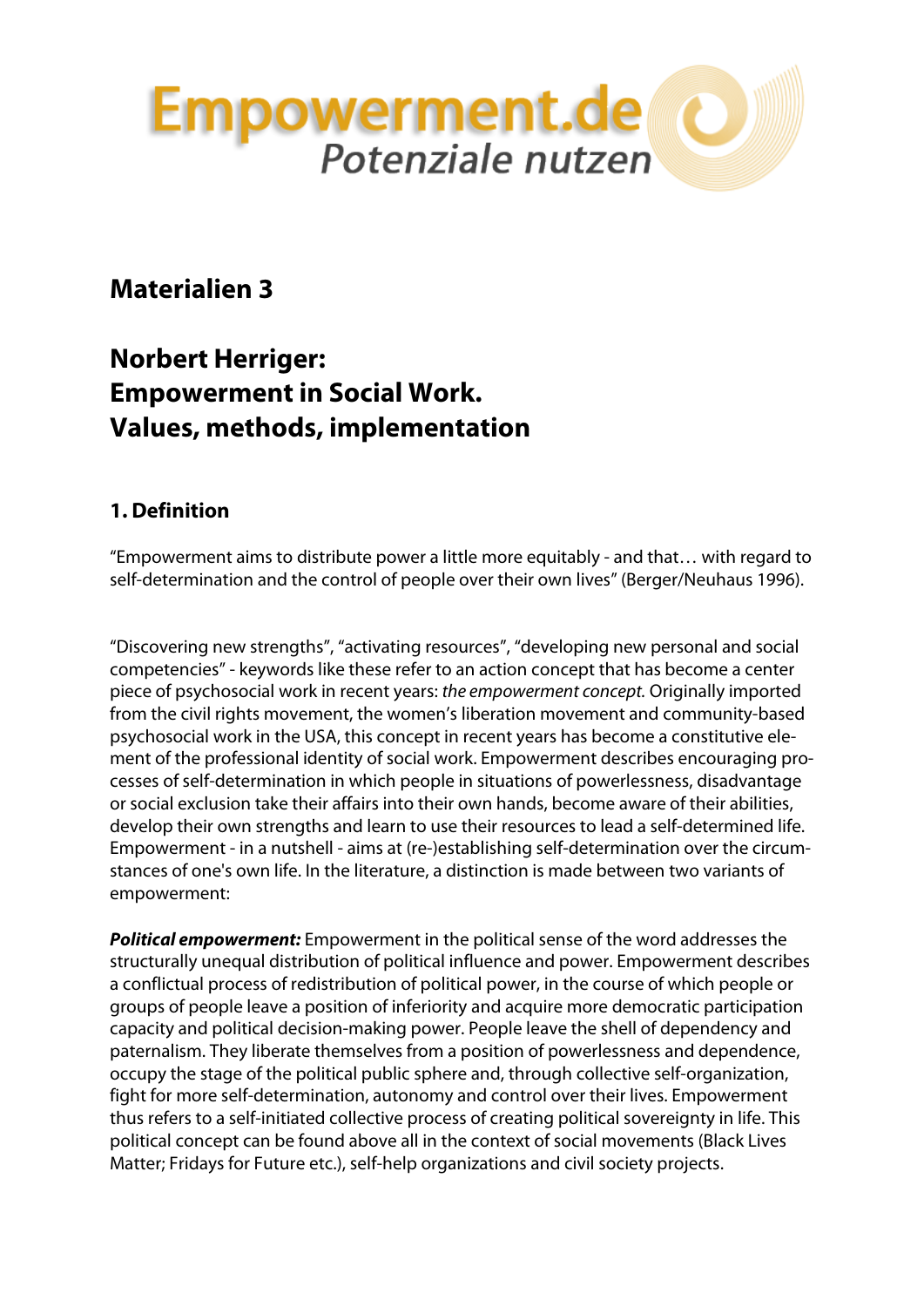*Psychological empowerment:* Empowerment in psychological sense describes a process in which people gain the psychological strength to successfully realize everyday management even in times of stress. This definition focuses on successful micro-politics of everyday life and addresses the ability of individuals to live their lives independently and selforganized within the texture of their everyday relationships. This psychological concept of empowerment is used above all in the reception of the empowerment concept by social work and psychosocial practice.

#### **2. Normative framing: conception of man and basic values**

Empowerment is a "value-based concept" - it is embedded in a framework of normative convictions (I have described this value framework in various publications as "the strengths model"). Summarizing the debate, we can distinguish the following basic convictions that guide the empowerment concept, its image of human beings and its methodological approach:

*(1) Resource focus:* The starting point of the empowerment concept is a critique of the traditional image of the client that guides the services and institutions of in social work. In many cases, this image of the client is still characterized by a deficit point-of-view of the client, i.e. the biographical stories of people who ask for psychosocial services are all too often perceived in categories of deficit, inability and loss of control. The consequence of this deficit view, however, is that the existing life skills of our clients, their productive resources for coping with life, are lost from view. The empowerment concept breaks away from these notions of weakness and dependency - it trusts in the talents, abilities and strengths of our clients. Its guiding principle is to (re-)confirm and strengthen those resources that make it possible for people to successfully master their lives even in critical life events and biographical stresses.

*(2) Autonomous life design and agency*: Empowerment formulates an optimistic view of human beings. Common to all empowerment ideas is the notion of people willing to fight for "a better life" for themselves and for others. The empowerment discourse thus takes up ideas and arguments that are linked to the term "agency" in current debate. Agency can be understood here as the subjective experience of "powerfulness", which enables actors to deal successfully with social challenges, conflicts and stressful life situations and to realize their personal agenda. Agency thus characterizes people as actors who are capable of taking action and shaping their own lives, who are able, even in structures of social inequality, to deal with power-determined constraints, and to construct a self-determined and autonomous way of living.

*(3) Advocacy for self-determination and social justice:* A final basic value addresses the political horizons of the empowerment concept: People have a right to idiosyncrasy, difference and diversity. They have the right to assert and live this autonomy (where it does not endanger and violate the freedom of others) even against the mainstream of social standards of normality. In this sense, empowerment is based on the belief in the inalienable right of the addressees to self-determination. This concept is also committed to a conscience raising perspective. The aim is to give people a critical awareness of the weaving patterns of the socially unequal distribution of life goods and social opportunities, to consolidate their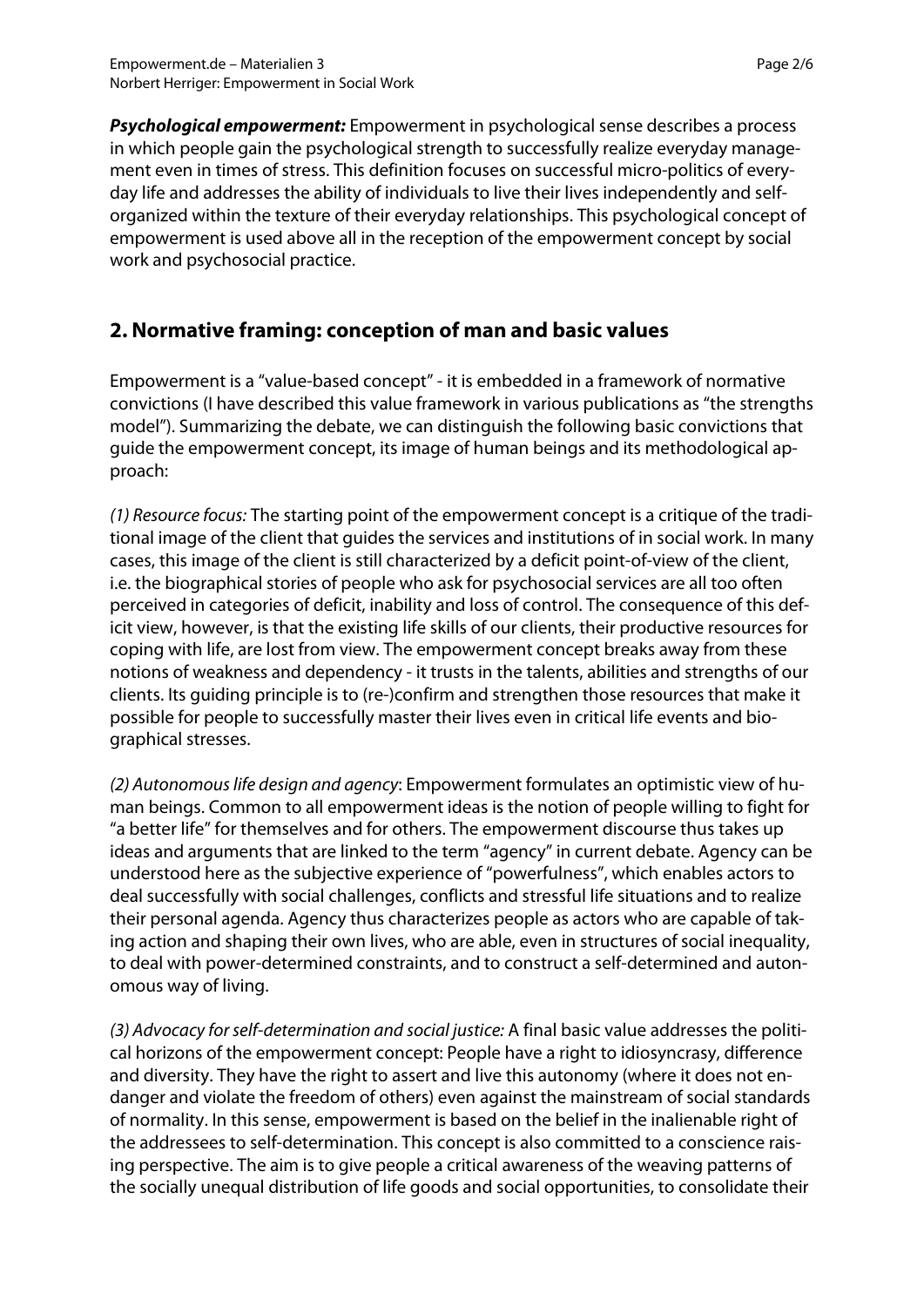analytical knowledge of these seemingly overpowering structures and to encourage social action both in the micro-social cosmos of their everyday reality and in the macro-social cosmos of political self-advocacy.

#### **3. "Sharing Power": The sensitive use of expert power**

A psychosocial practice that follows these basic convictions takes leave of expert power. In other words: Trust in people's self-determination and their sovereignty in life always means renouncing premature expert judgements about the standards of 'right living', it means a sensitive limitation of power in counselling and therapy. Empowerment advocates a significant change in the balance of power in the helping relationship ("sharing power"). The expert judgement (i.e. the professional position of "knowing for sure what the client needs") is increasingly being replaced by the open and power-equal negotiation of life perspectives. Although patterns of structural power are inextricably embedded in the institutional relationship in social work - the goal of a new professionalism is the construction of a (largely) symmetrical working relationship between client and counselor ("cooperation at eye level"), which dispenses with the attributes of patronizing caretaking and engages in a relationship mode of negotiating in partnership.

#### **4. Methods: empowering instruments**

*Methods on the level of individual resource strengthening:* The focus of methodological attention here - at the level of individual case management - is the promotion of resources. The social support aims to expand the resource budgets of the addressees. Various methods of resource-strengthening social work are used here:

- *Motivational interviewing:* a form of interviewing that is intended to ignite a "motivational spark" to change an existing stressful life situation, especially in discouraged clients.
- *Resource diagnostics:* the precise diagnosis of the available and supportable (personal and social) resources of those seeking advice.
- *Resource-oriented counseling and strength-oriented case management:* the expansion of the resource competence of clients and the systematic linking of the support resources of different providers through methods of support management.
- *Biography work:* the biographical dialogue; its intention is to rediscover and to reactivate clients' coping resources that have been buried in their histories.

*Methods on the level of collective empowerment:* At the level of community and political sphere, empowerment aims at mobilizing collective resources of shaping the socio-ecological environment. Empowerment means here: encouraging and enabling people in local settings to raise their voices, to articulate their interests and needs and to bundle their collective strengths to shape livable living conditions. Empowerment on community level aims at the establishment and strengthening of support networks in which people with similar concerns experience solidarity and civic engagement and become assets of a contentious public (networking within the community; promotion of self-help and civic selforganization; partisan cooperation with local social movements).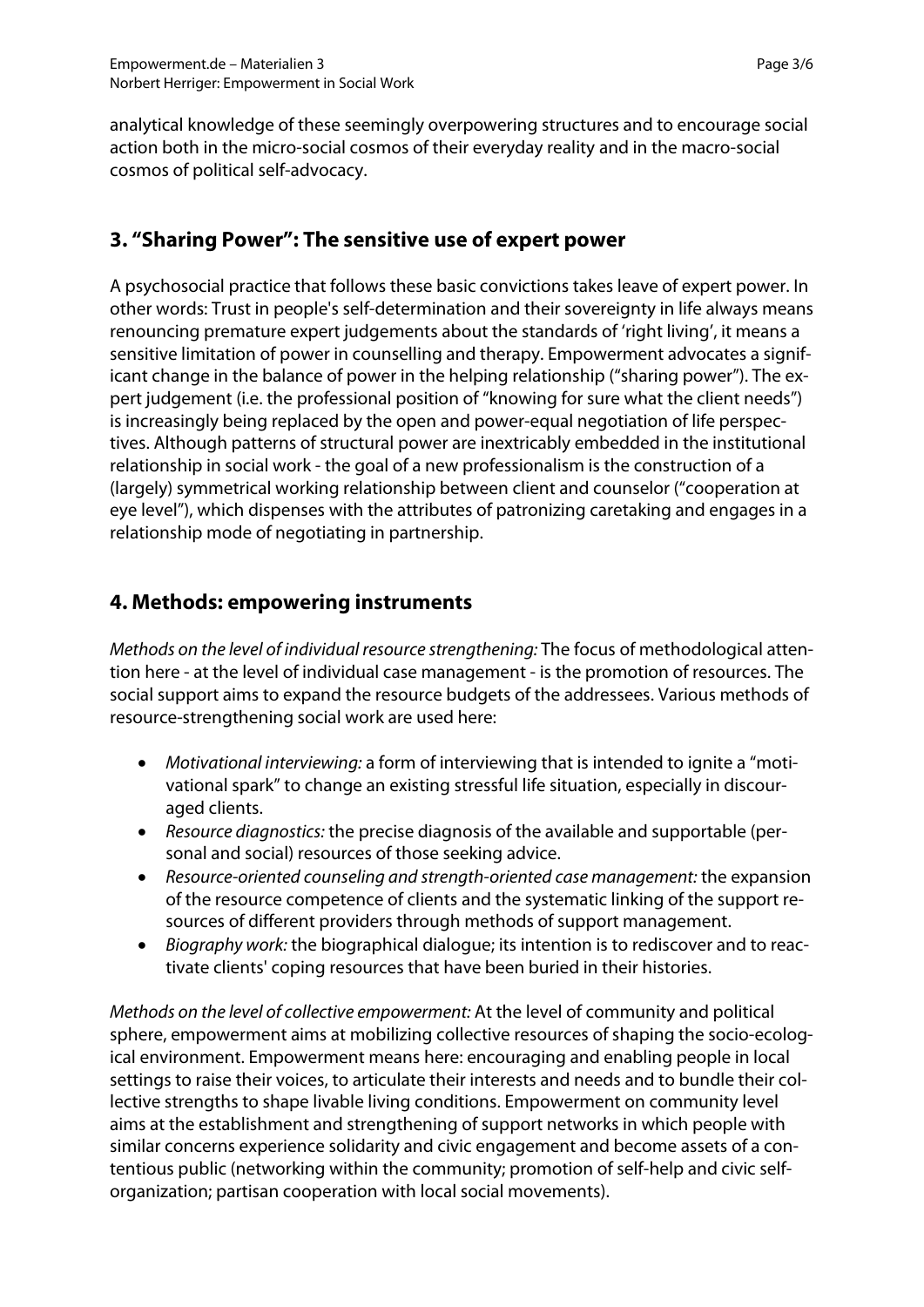### **5. Empowered Organizations: empowerment in social service institutions**

The implementation of a sustainable empowerment practice in services and institutions of Social Work requires a new corporate culture that translates the principles of resourcestrengthening work into the structural weaving patterns of the institution and into the everyday work of the employees. Corporate management research adapted the empowerment concept as early as the 1990s. In change management theory, two different approaches to empowerment are often contrasted: *individual empowerment* and *structural empowerment*. While individual empowerment follows a micro-perspective and takes account of the perceptions, attitudes and motivations of employees, structural empowerment in a macro-perspective focuses on the institutional management culture, the hierarchical structures of decision-making power and responsibility and open spaces for employee participation.

*Individual empowerment*: The focus here is on the subjective perception of empowering working conditions by the employees - do the employees experience their everyday work as open for own decisions with regard to case-related decisions, choice of methodological instruments, self-evaluation, do they experience recognition and reinforcement form the upper level of management, do they perceive themselves as part of an organizational culture shared by all etc.? Individual empowerment consists of four perceptions:

- the feeling of commitment, significance and motivational meaning
- the perception of professional competence
- the experience of self-efficacy as well as
- the feeling of creative influence.

*Structural empowerment:* Empowerment in a structural sense aims at delegating decisionmaking power and responsibility from the management level to lower hierarchical levels a reduction of hierarchical differences, which ensures a sustainable democratization of corporate structures and promotes participation and the experience of a jointly supported "corporate philosophy". The following framework conditions enable structural empowerment:

- flat hierarchies and long-ranging autonomy in decision-making
- the open access to relevant knowledge
- the availability of support services (collegial counselling/supervision)
- the access to adequate resources (time/funds) and
- the opportunity to build and use personal networks.

Successful empowerment is in reach wherever individual team members, with their specific motivations, ideas and talents, join together to form a collective that thinks and acts in unison.

With breaking down classic hierarchies and old structures and, above all, strengthening social competences among colleagues and towards clients, empowerment creates a basis for sustainable performance motivation.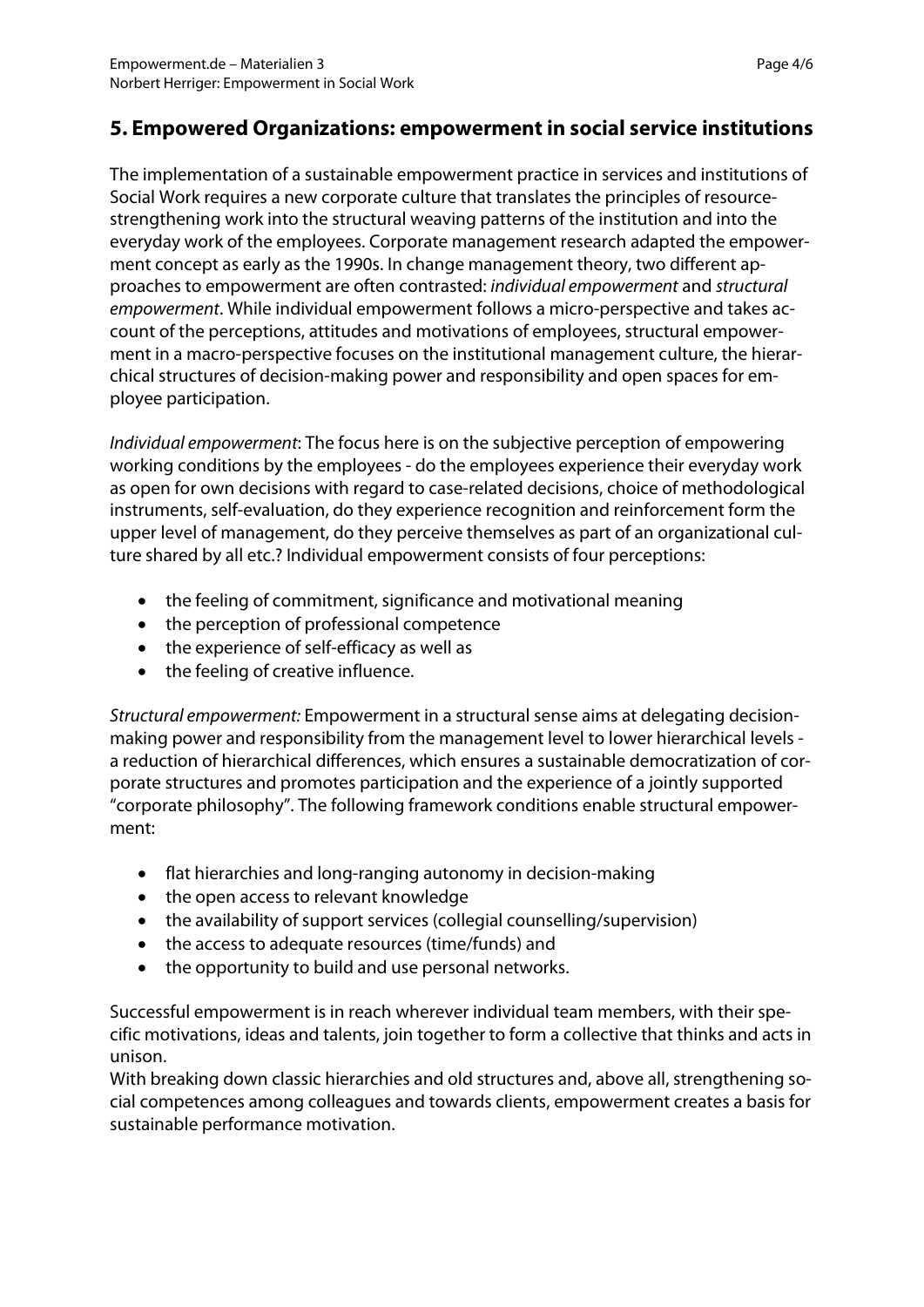#### **6. Implementation: the Empowerment Circle**

One instrument that has proven its worth in the context of team counselling and organizational development is the "empowerment circle". Empowerment circles are cross-functional working groups (or the entire team) that develop proposals for changing the institutional mission statement and corporate identity, methodological profile and collegial communication structures and support their implementation. Topics of the empowerment circle include:

*The development of a resource-centered corporate identity:* The implementation of empowerment changes "the face" of the institution - internally: in the self-perception of the staff as well as externally: in the perception by funding agencies and cooperating services. As a consequence, it is often necessary to reformulate the institution's mission statement and to anchor the "empowerment philosophy" (resource focus) in the institution's self-description: the paradigm shift from the deficit to a resource perspective; agreement on the introduction of new, resource-strengthening methodologies and quality standards.

*A participatory decision-making structure:* A central principle of structural empowerment is the de-hierarchization of institutional decision-making, control and responsibility structures: the delegation of decision-making powers and flat hierarchies ("participative management"; "agile organization"; "new work"); the replacement of vertical hierarchies by self-directed teams; a transparent distribution of competences and responsibilities.

*Transparency of information and decisions:* De-hierarchized structures thrive on the transparency of input information, procedures, decisions and organizational planning for all staff; the reduction of hierarchical information and communication; an information network in which staff experience themselves as 'stake holders' of the organization.

*The development of the methodological toolbox:* Empowerment often requires a supplementary qualification of the staff and the introduction of new resource-oriented methods ("learning organization"): the introduction of instruments of resource diagnostics; the development and enhancement of methods of strength-oriented case management and personal future planning; multi-perspective case discussions in the team; further employee education and training and conceptual counselling.

*The introduction of (self-)evaluation procedures:* Empowerment practice should be accompanied by a continuous (self-)evaluation of the quality of structures, processes and products: the use of regular user and staff surveys as an instrument of goal-oriented work optimization; the joint definition of benchmarks for the success of professional action, and the documentation of these successes in the institution's own reporting.

Empowerment circles change the organizational culture and team quality. They are antidotes to the persistence of traditional professional routines, they strengthen commitment and motivation for change, and provide a guideline for institution's change of direction towards empowerment.